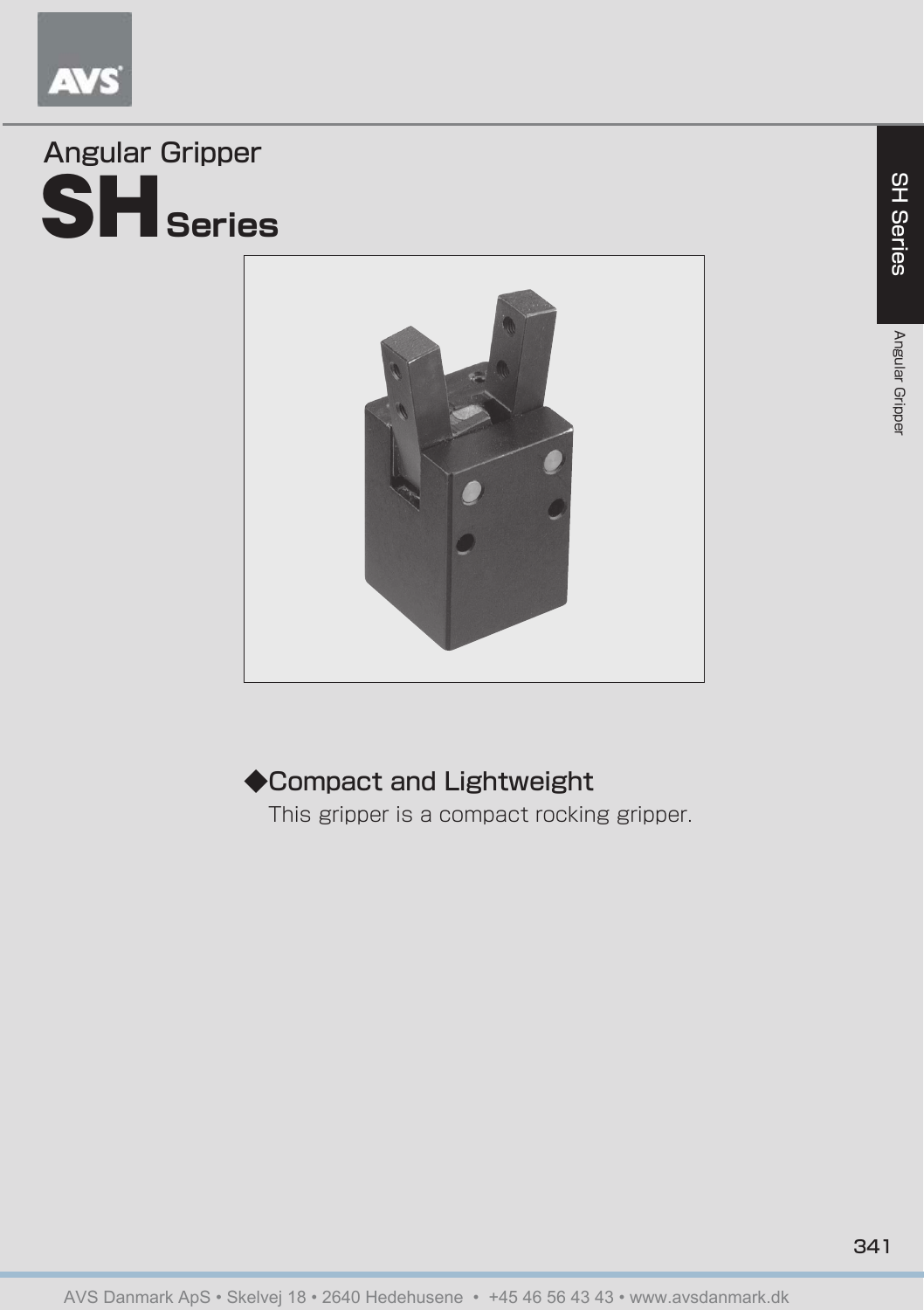## Angular Gripper





■Internal Structure Diagram



Parts List

| <b>NO</b>      | Name                          | Material                               |  |  |  |
|----------------|-------------------------------|----------------------------------------|--|--|--|
| $\overline{1}$ | Main Body                     | Aluminum Alloy                         |  |  |  |
| 2              | <b>Head Cover</b>             | 12M: Iron 16: Brass                    |  |  |  |
| 3              | Piston Rod                    | Carbon Steel                           |  |  |  |
| 4              | Piston                        | Brass                                  |  |  |  |
| 5              | I ever                        | Carbon Steel                           |  |  |  |
| 6              | Fulcrum Pin                   | Carbon Steel                           |  |  |  |
| 7              | Press Fit Pin                 | Carbon Steel                           |  |  |  |
| 8              | Hole Locating Snap Ring       | Hard Steel                             |  |  |  |
| 9              | Switch                        |                                        |  |  |  |
| 10             | Switch Mounting Plate         | Resin                                  |  |  |  |
| 11             | <b>Switch Detection Plate</b> | Iron                                   |  |  |  |
| 12             | Spring                        | Spring Steel (Single Acting Type Only) |  |  |  |
| 13             | Piston Packing                | <b>NBR</b>                             |  |  |  |
| 14             | Rod Packing                   | <b>NBR</b>                             |  |  |  |
| 15             | 0 Ring                        | <b>NBR</b>                             |  |  |  |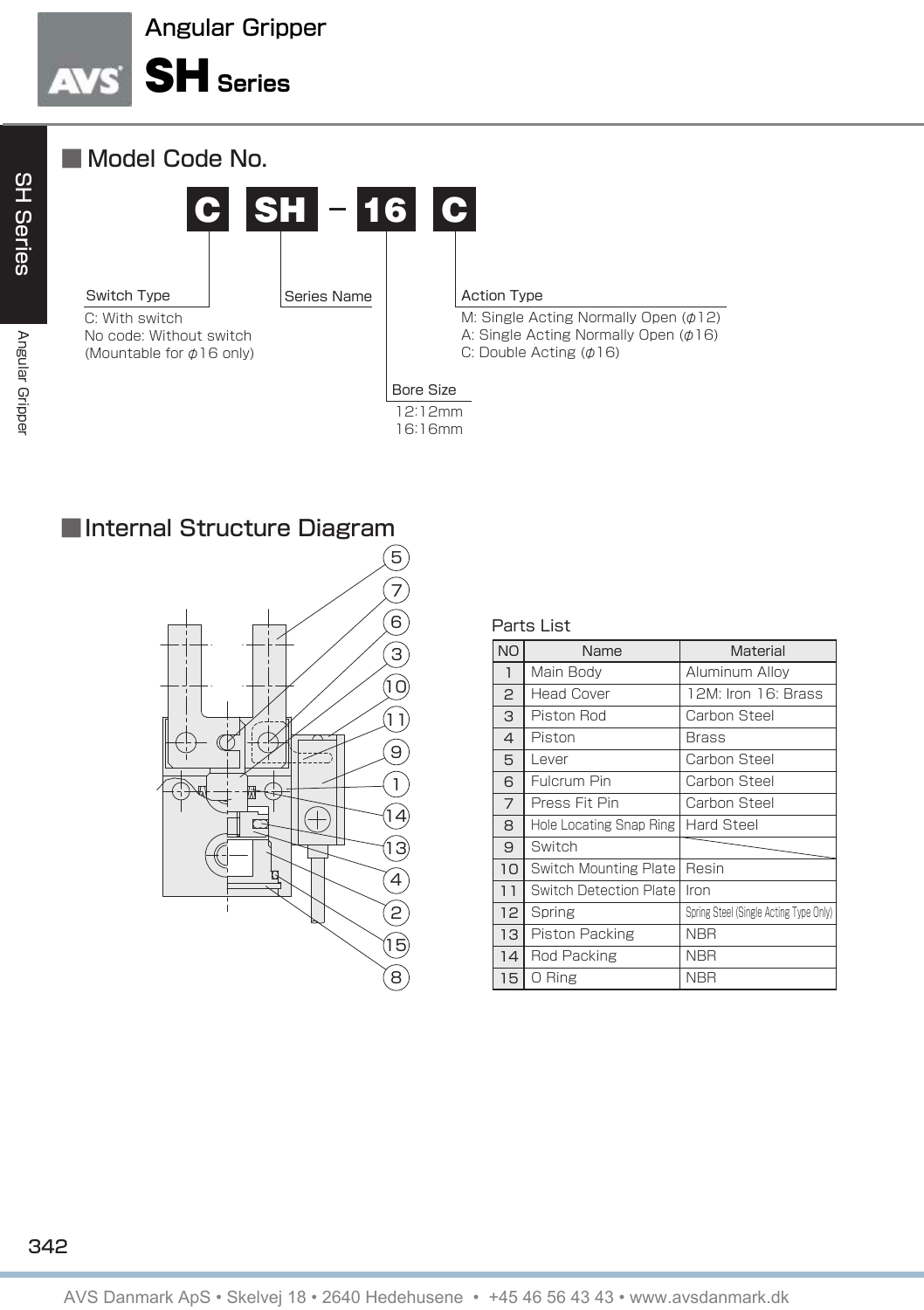## ■Specifications

| Fluid                                |             | Air                                                      |  |  |  |
|--------------------------------------|-------------|----------------------------------------------------------|--|--|--|
| Maximum Operating Pressure [MPa]     |             | 0.7                                                      |  |  |  |
| <b>MPal</b><br>Proof Pressure        |             | 1.05                                                     |  |  |  |
| [°C]<br><b>Operating Temperature</b> |             | $0\nthicksim60$ (No Freezing)                            |  |  |  |
| Lubrication                          |             | Not Required (Required for sliding parts of the machine) |  |  |  |
| Pipe Bore                            |             | $M5\times 0.8$                                           |  |  |  |
| <b>Maximum Operating Cycle</b>       | [Cycle/min] | 180                                                      |  |  |  |
| Applicable Switch                    |             | GX-F8A (Only CSH) See P.527                              |  |  |  |

See the internal regulations for durability. This durability shall be used as a guide because durability largely changes depending on the gripper opening/closing speed, attachment weight, length and material, and chucking point, etc.

| Action<br><b>Type</b>                | Model          | <b>Bore Size</b><br>[mm] | <b>Minimum</b><br>Operating<br>Pressure<br>[MPa] | Lever<br><b>Screw</b> | FN1 Note) 1<br>Close Open |    | Gripping Force   Outside Dimensions<br>$(T \times W \times L)$<br>[mm] Note)2 | Product<br><b>Mass</b><br>[g] |
|--------------------------------------|----------------|--------------------------|--------------------------------------------------|-----------------------|---------------------------|----|-------------------------------------------------------------------------------|-------------------------------|
| Double<br>Acting                     | <b>SH-16C</b>  | 16                       | 0.1                                              | M3×0.5<br>(x 4)       | 8                         | 11 | 25×25×35                                                                      | 90                            |
|                                      | <b>CSH-16C</b> | 16                       | 0.1                                              | M3×0.5<br>(x 4)       | 8                         | 11 | 25×35×35                                                                      | 105                           |
| Single<br>Acting<br>Normally<br>Open | <b>SH-12M</b>  | 12                       | 0.35                                             | M3X0.5<br>(x 4)       | $\mathbf{c}$              |    | 20×20×27                                                                      | 39                            |
|                                      | <b>SH-16A</b>  | 16                       | 0.2                                              | M3×0.5<br>(x 4)       | 6                         |    | 25×25×35                                                                      | 90                            |
|                                      | CSH-16A        | 16                       | 0.2                                              | M3×0.5<br>(x 4)       | 6                         |    | 25×35×35                                                                      | 105                           |

Note 1): L indicates the distance (cm) from the fulcrum pin to the grip point. This is an effective value when the pressure is 0.5 MPa. Note 2): The outside dimensions indicate the main body dimensions. (Excluding the levers)



■Effective Gripping Force (Closing Force)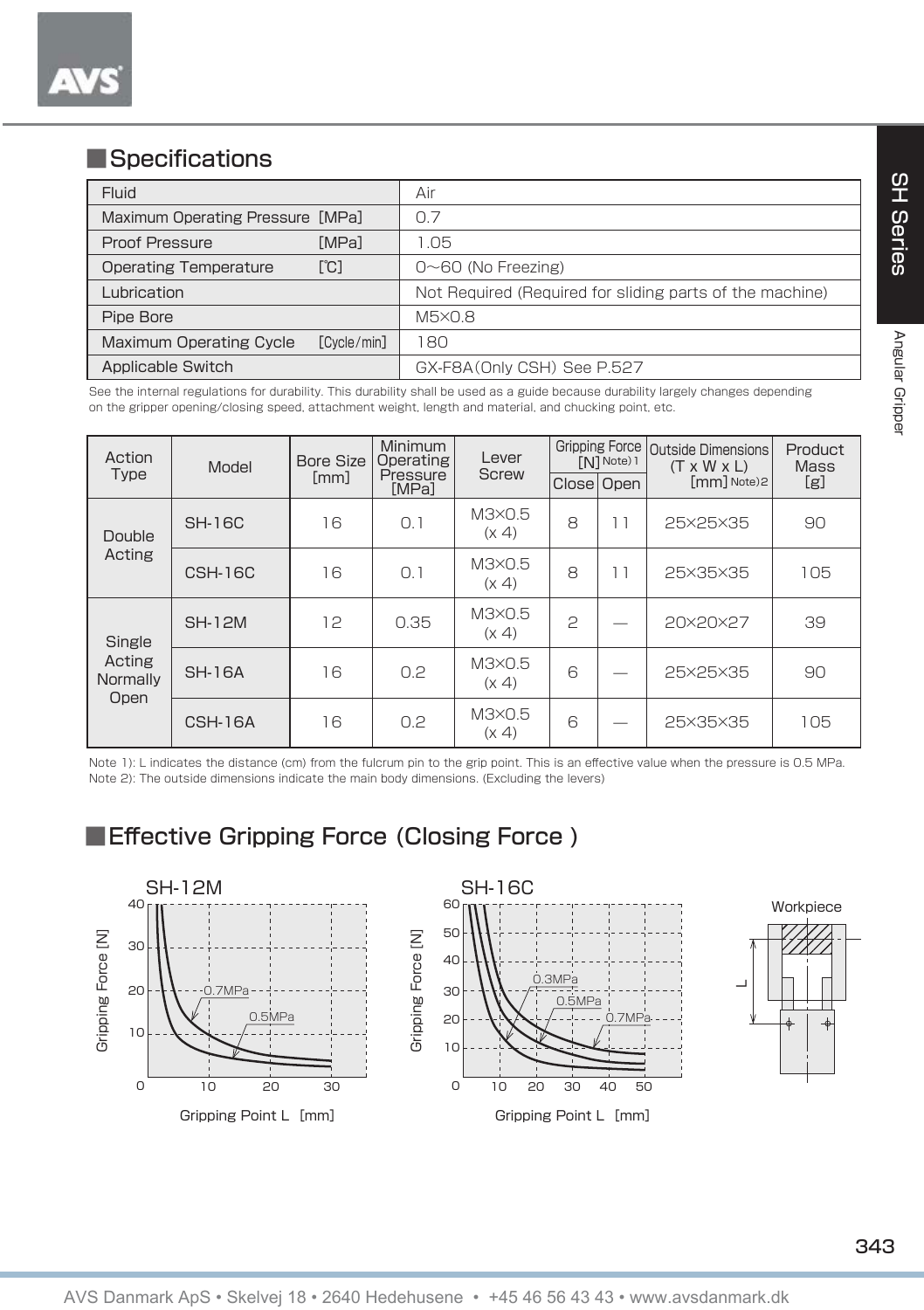



■Dimensions SH-12M





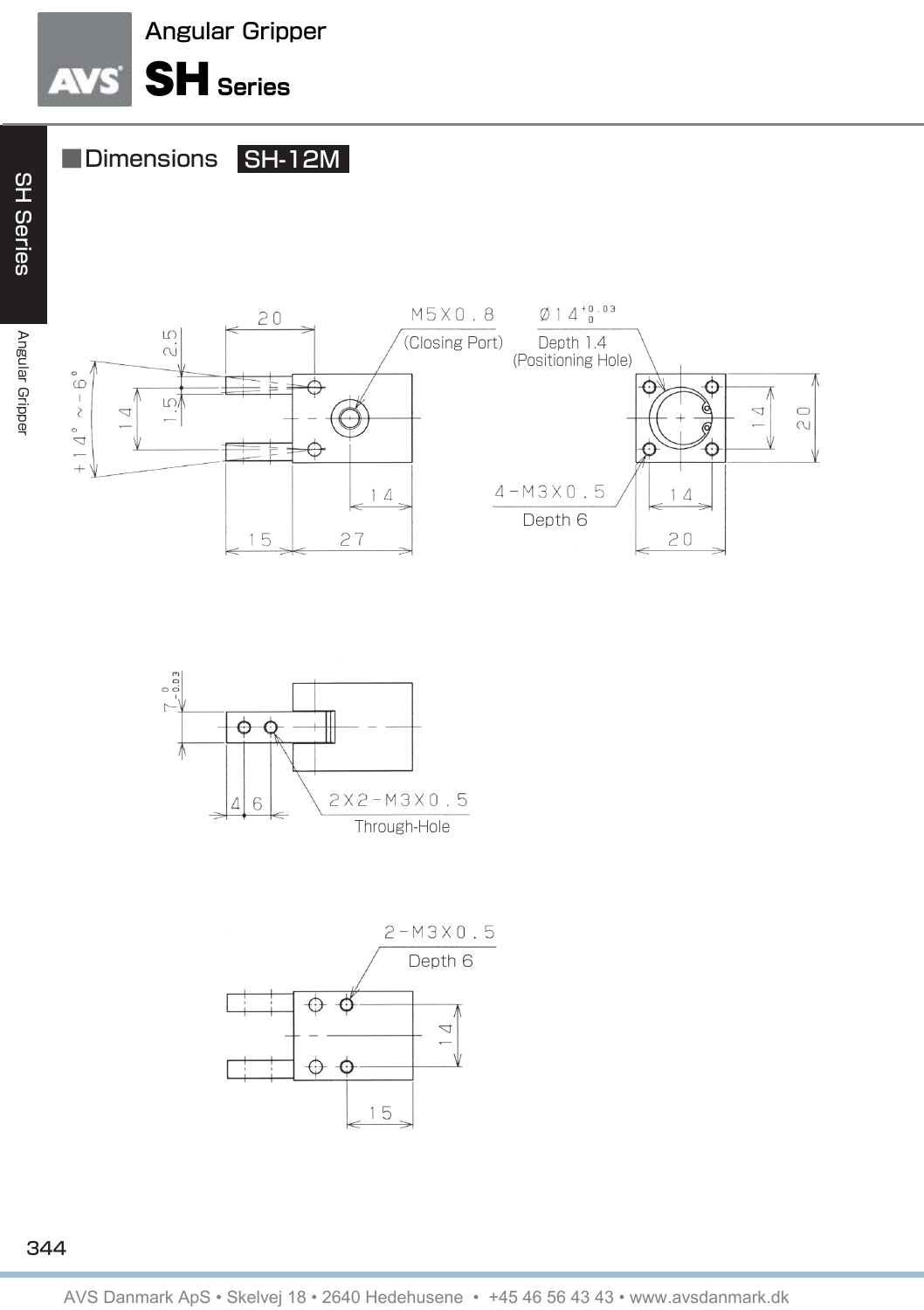



\*1) For the single acting type, the opening port is used as the exhaust port.

**SH Series** 

Angular Grippe